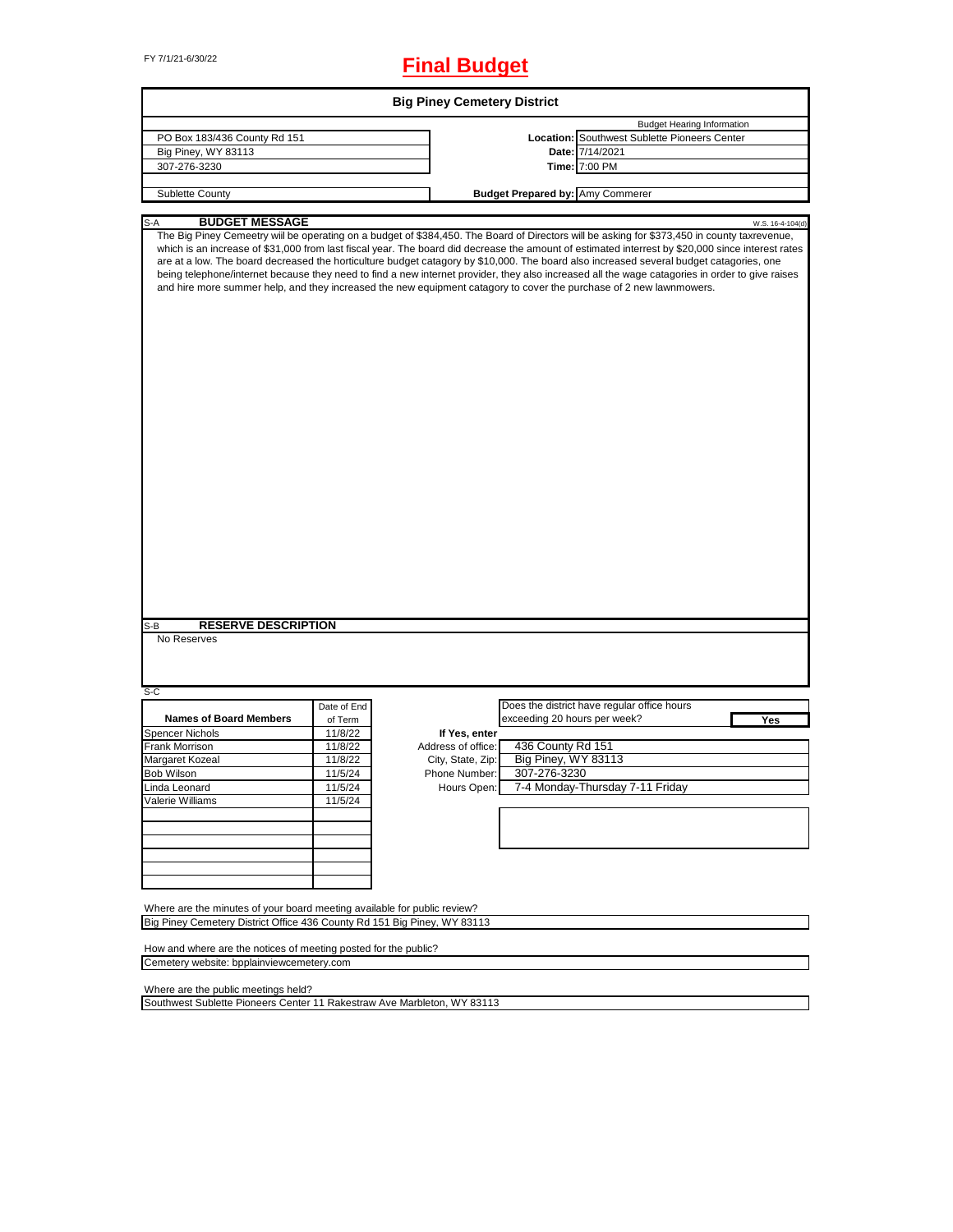## **FINAL BUDGET SUMMARY**

|                | <b>OVERVIEW</b>                                                             | 2019-2020<br>Actual | 2020-2021<br>Estimated | 2021-2022<br>Proposed | Final Approval   |
|----------------|-----------------------------------------------------------------------------|---------------------|------------------------|-----------------------|------------------|
|                |                                                                             |                     |                        |                       |                  |
| $S-1$<br>$S-2$ | <b>Total Budgeted Expenditures</b><br><b>Total Principal to Pay on Debt</b> | \$335,197<br>\$0    | \$424,931<br>\$0       | \$0<br>\$0            | \$384,450<br>\$0 |
| $S-3$          | <b>Total Change to Restricted Funds</b>                                     | \$0                 | \$0                    | \$0                   | \$0              |
| $S-4$          | <b>Total General Fund and Forecasted Revenues Available</b>                 | \$2,649,470         | \$2,611,206            | \$0                   | \$2,724,201      |
| $S-5$          | Amount requested from County Commissioners                                  | \$363,136           | \$351,562              | \$0                   | \$373,450        |
| $S-6$          | <b>Additional Funding Needed:</b>                                           |                     |                        | \$0                   | \$0              |

|                   | <b>REVENUE SUMMARY</b>                       | 2019-2020       | 2020-2021       | 2021-2022 | <b>Final Approval</b>              |  |  |
|-------------------|----------------------------------------------|-----------------|-----------------|-----------|------------------------------------|--|--|
|                   |                                              | Actual          | Estimated       | Proposed  |                                    |  |  |
|                   |                                              |                 |                 |           |                                    |  |  |
| $S-7$             | <b>Operating Revenues</b>                    | \$2,600         | \$1,535         | \$0       | \$1,000                            |  |  |
| $S-8$             | Tax levy (From the County Treasurer)         | \$363,136       | \$351,562       | \$0       | \$373,450                          |  |  |
| $S-9$             | <b>Government Support</b>                    | \$0             | \$0             | \$0       | \$0                                |  |  |
| $S-10$            | <b>Grants</b>                                | \$0             | \$0             | \$0       | \$0                                |  |  |
| $S-11$            | Other County Support (Not from Co. Treas.)   | \$0             | \$0             | \$0       | \$0                                |  |  |
| $S-12$            | <b>Miscellaneous</b>                         | \$32,867        | \$7,342         | \$0       | \$10,000                           |  |  |
| $S-13$            | <b>Other Forecasted Revenue</b>              | \$850           | \$750           | \$0       | \$0                                |  |  |
|                   |                                              |                 |                 |           |                                    |  |  |
| $S-14$            | <b>Total Revenue</b>                         | \$399,453       | \$361,188       | \$0       | \$384,450                          |  |  |
| FY 7/1/21-6/30/22 |                                              |                 |                 |           | <b>Big Piney Cemetery District</b> |  |  |
|                   | <b>EXPENDITURE SUMMARY</b>                   | 2019-2020       | 2020-2021       | 2021-2022 | Final Approval                     |  |  |
|                   |                                              | Actual          | Estimated       | Proposed  |                                    |  |  |
|                   |                                              |                 |                 |           |                                    |  |  |
| $S-15$            | <b>Capital Outlay</b>                        | \$113,104       | \$190,879       | \$0       | \$90,000                           |  |  |
| $S-16$            | <b>Interest and Fees On Debt</b>             | \$0             | \$0             | \$0       | \$0                                |  |  |
| $S-17$            | <b>Administration</b>                        | \$128,684       | \$136,151       | \$0       | \$175,450                          |  |  |
| $S-18$            | <b>Operations</b>                            | \$51,988        | \$54,424        | \$0       | \$69,500                           |  |  |
| $S-19$            | <b>Indirect Costs</b>                        | \$41.421        | \$43.477        | \$0       | \$49.500                           |  |  |
| <b>S-20R</b>      | <b>Expenditures paid by Reserves</b>         | \$0             | \$0             | \$0       | \$0                                |  |  |
| $S-20$            | <b>Total Expenditures</b>                    | \$335,197       | \$424,931       | \$0       | \$384,450                          |  |  |
|                   |                                              |                 |                 |           |                                    |  |  |
|                   | <b>DEBT SUMMARY</b>                          | 2019-2020       | 2020-2021       | 2021-2022 | <b>Final Approval</b>              |  |  |
|                   |                                              | Actual          | Estimated       | Proposed  |                                    |  |  |
|                   |                                              |                 |                 |           |                                    |  |  |
| $S-21$            | <b>Principal Paid on Debt</b>                | \$0             | \$0             | \$0       | \$0                                |  |  |
|                   |                                              |                 |                 |           |                                    |  |  |
|                   |                                              |                 |                 |           |                                    |  |  |
|                   |                                              | 2019-2020       | 2020-2021       | 2021-2022 |                                    |  |  |
|                   | <b>CASH AND INVESTMENTS</b>                  | Actual          | Estimated       | Proposed  | Final Approval                     |  |  |
|                   |                                              |                 |                 |           |                                    |  |  |
| $S-22$            | <b>TOTAL GENERAL FUNDS</b>                   | \$2,250,017     | \$2,250,017     | \$0       | \$2,339,751                        |  |  |
|                   |                                              |                 |                 |           |                                    |  |  |
|                   | <b>Summary of Reserve Funds</b>              |                 |                 |           |                                    |  |  |
| $S-23$            | <b>Beginning Balance in Reserve Accounts</b> |                 |                 |           |                                    |  |  |
| S-24              | a. Sinking and Debt Service Funds            | \$0             | \$0             | \$0       | \$0                                |  |  |
| $S-25$            | b. Reserves                                  | \$0             | \$0             | \$0       | \$0                                |  |  |
| $S-26$            | c. Bond Funds                                | \$0             | \$0             | \$0       | \$0                                |  |  |
|                   | Total Reserves (a+b+c)                       | \$0             | \$0             | \$0       | \$0                                |  |  |
| $S-27$            | Amount to be added                           |                 |                 |           |                                    |  |  |
| $S-28$            | a. Sinking and Debt Service Funds            | \$0             | \$0             | \$0       |                                    |  |  |
| $S-29$            | b. Reserves                                  | \$0             | \$0             | \$0       | \$0<br>\$0                         |  |  |
| $S-30$            | c. Bond Funds                                | \$0             | \$0             | \$0       | \$0                                |  |  |
|                   | Total to be added (a+b+c)                    | \$0             | \$0             | \$0       |                                    |  |  |
|                   |                                              |                 |                 |           |                                    |  |  |
| $S-31$            | <b>Subtotal</b>                              | \$0             | \$0             | \$0       |                                    |  |  |
| $S-32$            | Less Total to be spent                       | \$0             | \$0             | \$0       | \$0<br>\$0<br>\$0                  |  |  |
| $S-33$            | TOTAL RESERVES AT END OF FISCAL YEAR         | $\overline{50}$ | $\overline{50}$ | \$0       | \$0                                |  |  |

*Budget Officer / District Official (if not same as "Submitted by")*

7/14/2021 Date adopted by Special District

Big Piney, WY 83113 **DISTRICT ADDRESS:** PO Box 183/436 County Rd 151 **PREPARED BY:** Amy Commerer

**DISTRICT PHONE:** 307-276-3230

1/23/19 *Form approved by Wyoming Department of Audit, Public Funds Division Prepared in compliance with the Uniform Municipal Fiscal Procedures Act (W.S. 16-4-101 through 124) as it applies.*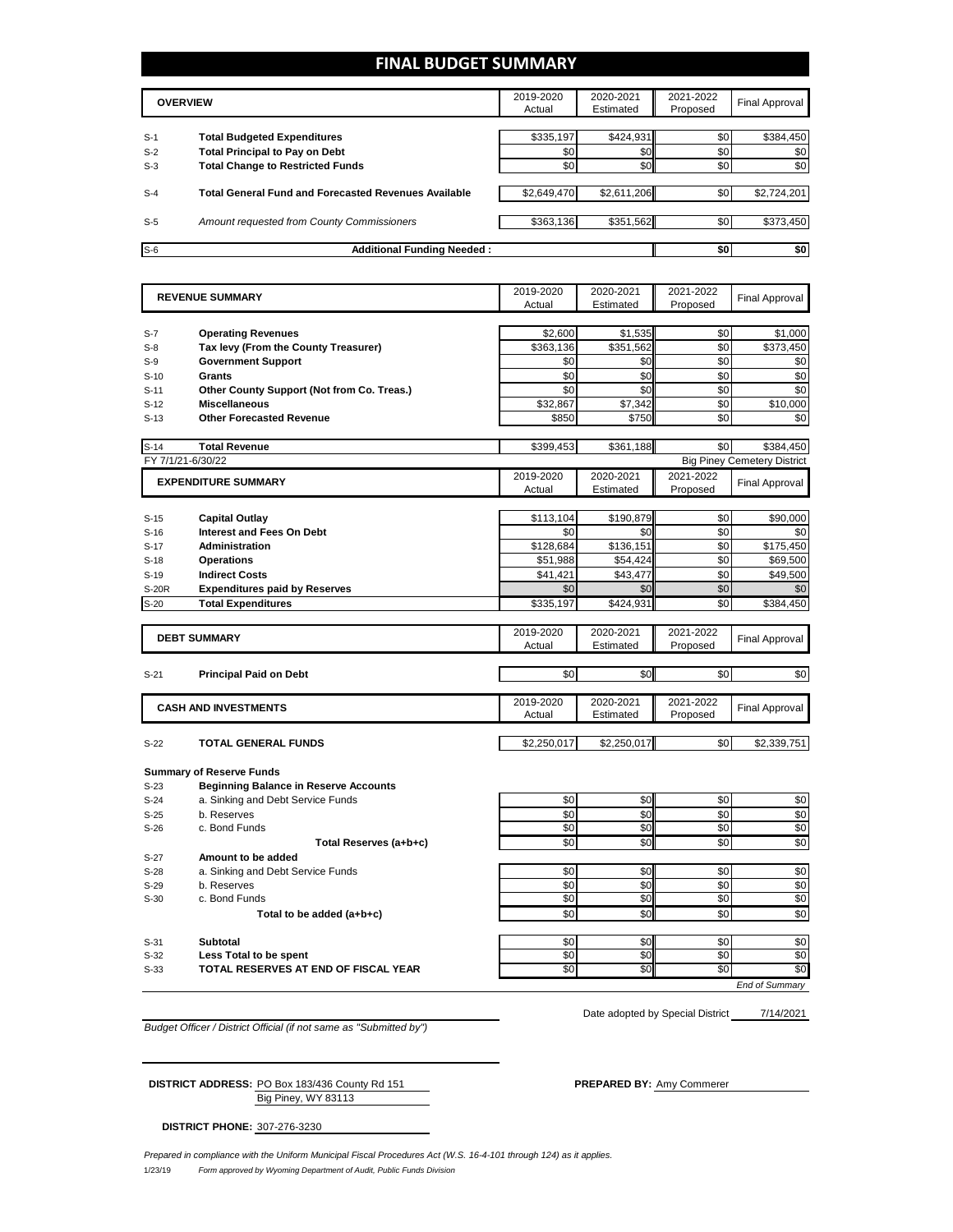|           | <b>Big Piney Cemetery District</b>                                            |                  |           |           | <b>FYE</b> | 6/30/2022             |
|-----------|-------------------------------------------------------------------------------|------------------|-----------|-----------|------------|-----------------------|
|           | <b>NAME OF DISTRICT/BOARD</b>                                                 |                  |           |           |            |                       |
|           |                                                                               |                  |           |           |            |                       |
|           | PROPERTY TAXES AND ASSESSMENTS                                                |                  |           |           |            |                       |
|           |                                                                               |                  |           |           |            |                       |
|           |                                                                               | <b>DOA Chart</b> | 2019-2020 | 2020-2021 | 2021-2022  | <b>Final Approval</b> |
|           |                                                                               | of Accounts      | Actual    | Estimated | Proposed   |                       |
| R-1       | <b>Property Taxes and Assessments Received</b>                                |                  |           |           |            |                       |
| $R-1.1$   | Tax Levy (From the County Treasurer)                                          | 4001             | \$363,136 | \$351,562 |            | \$373,450             |
| $R-1.2$   | Other County Support (see note on the right)                                  | 4005             |           |           |            |                       |
|           |                                                                               |                  |           |           |            |                       |
|           | <b>FORECASTED REVENUE</b>                                                     |                  |           |           |            |                       |
|           |                                                                               |                  |           |           |            |                       |
|           |                                                                               | <b>DOA Chart</b> | 2019-2020 | 2020-2021 | 2021-2022  | <b>Final Approval</b> |
|           |                                                                               | of Accounts      | Actual    | Estimated | Proposed   |                       |
| $R-2$     | <b>Revenues from Other Governments</b>                                        |                  |           |           |            |                       |
| $R-2.1$   | State Aid                                                                     | 4211             |           |           |            |                       |
| $R - 2.2$ | Additional County Aid (non-treasurer)                                         | 4237             |           |           |            |                       |
| $R-2.3$   | City (or Town) Aid                                                            | 4237             |           |           |            |                       |
| $R - 2.4$ | Other (Specify)                                                               | 4237             |           |           |            |                       |
| $R-2.5$   | <b>Total Government Support</b>                                               |                  | \$0       | \$0       | \$0        | \$0                   |
| $R-3$     | <b>Operating Revenues</b>                                                     |                  |           |           |            |                       |
| $R-3.1$   | <b>Customer Charges</b>                                                       | 4300             |           |           |            |                       |
| $R - 3.2$ | Sales of Goods or Services                                                    | 4300             | \$2,600   | \$1,535   |            | \$1,000               |
| $R - 3.3$ | <b>Other Assessments</b>                                                      | 4503             |           |           |            |                       |
| $R - 3.4$ | <b>Total Operating Revenues</b>                                               |                  | \$2,600   | \$1,535   | \$0        | \$1,000               |
| $R-4$     | Grants                                                                        |                  |           |           |            |                       |
| $R - 4.1$ | <b>Direct Federal Grants</b>                                                  | 4201<br>4201     |           |           |            |                       |
| R-4.3     | R-4.2 Federal Grants thru State Agencies<br><b>Grants from State Agencies</b> | 4211             |           |           |            |                       |
| $R - 4.4$ | <b>Total Grants</b>                                                           |                  | \$0       | \$0       | \$0        | \$0                   |
| $R-5$     | <b>Miscellaneous Revenue</b>                                                  |                  |           |           |            |                       |
| $R-5.1$   | Interest                                                                      | 4501             | \$32,867  | \$7,342   |            | \$10,000              |
| $R-5.2$   | Other: Specify                                                                | 4500             |           |           |            |                       |
| $R - 5.3$ | Other: Additional                                                             |                  |           |           |            |                       |
| $R-5.4$   | <b>Total Miscellaneous</b>                                                    |                  | \$32,867  | \$7,342   | \$0        | \$10,000              |
| $R - 5.5$ | <b>Total Forecasted Revenue</b>                                               |                  | \$35,467  | \$8,877   | \$0        | \$11,000              |
| R-6       | <b>Other Forecasted Revenue</b>                                               |                  |           |           |            |                       |
| $R-6.1$   | a. Other past due as estimated by Co. Treas.                                  | 4004             |           |           |            |                       |
| $R-6.2$   | b. Other forecasted revenue (specify):                                        |                  |           |           |            |                       |
| $R-6.3$   | Saturday Service Fee                                                          | 4500             | \$850     | \$750     |            |                       |
| $R-6.4$   |                                                                               | 4500             |           |           |            |                       |
| $R-6.5$   |                                                                               |                  |           |           |            |                       |
|           | R-6.6 Total Other Forecasted Revenue (a+b)                                    |                  | \$850     | \$750     | \$0        | \$0                   |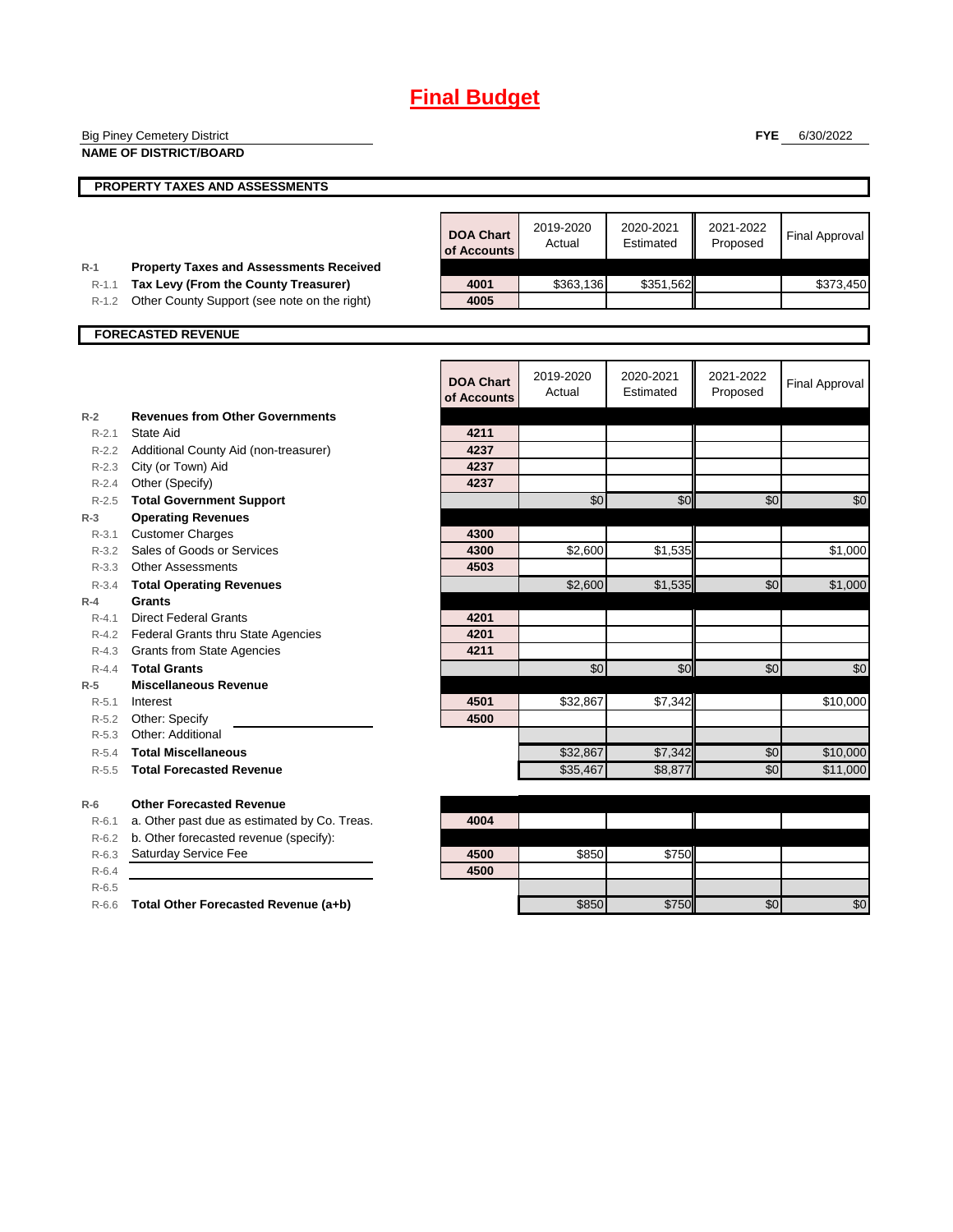## **CAPITAL OUTLAY BUDGET**

|           |                         | ui ruuul |
|-----------|-------------------------|----------|
| E-1       | <b>Capital Outlay</b>   |          |
| $E - 1.1$ | <b>Real Property</b>    | 6201     |
| $E - 1.2$ | Vehicles                | 6210     |
| $E-1.3$   | <b>Office Equipment</b> | 6211     |
| $E - 1.4$ | Other (Specify)         |          |
| $E-1.5$   | New Equipment           | 6200     |
| $E - 1.6$ |                         | 6200     |
| $E - 1.7$ | see additional details  |          |
| $E - 1.8$ | TOTAL CAPITAL OUTLAY    |          |
|           |                         |          |

|           |                             | <b>DOA Chart</b><br>of Accounts | 2019-2020<br>Actual | 2020-2021<br>Estimated | 2021-2022<br>Proposed | Final Approval |
|-----------|-----------------------------|---------------------------------|---------------------|------------------------|-----------------------|----------------|
|           | <b>Capital Outlay</b>       |                                 |                     |                        |                       |                |
| $E - 1.1$ | <b>Real Property</b>        | 6201                            |                     |                        |                       |                |
| $E - 1.2$ | Vehicles                    | 6210                            |                     |                        |                       |                |
| $E-1.3$   | Office Equipment            | 6211                            |                     |                        |                       |                |
| $E - 1.4$ | Other (Specify)             |                                 |                     |                        |                       |                |
| $E-1.5$   | New Equipment               | 6200                            | \$53,233            | \$12,940               |                       | \$40,000       |
| $E - 1.6$ |                             | 6200                            |                     |                        |                       |                |
| $E - 1.7$ | see additional details      |                                 | \$59,871            | \$177,939              |                       | \$50,000       |
| $E-1.8$   | <b>TOTAL CAPITAL OUTLAY</b> |                                 | \$113,104           | \$190,879              | \$0                   | \$90,000       |

## **ADMINISTRATION BUDGET**

|           |                                      | <b>DOA Chart</b><br>of Accounts | 2019-2020<br>Actual | 2020-2021<br>Estimated | 2021-2022<br>Proposed | <b>Final Approval</b> |
|-----------|--------------------------------------|---------------------------------|---------------------|------------------------|-----------------------|-----------------------|
| $E-2$     | <b>Personnel Services</b>            |                                 |                     |                        |                       |                       |
| $E - 2.1$ | Administrator                        | 7002                            | \$48,995            | \$50,754               |                       | \$65,000              |
| $E - 2.2$ | Secretary                            | 7003                            |                     |                        |                       |                       |
| $E - 2.3$ | Clerical                             | 7004                            |                     |                        |                       |                       |
| $E - 2.4$ | Other (Specify)                      |                                 |                     |                        |                       |                       |
| $E - 2.5$ | Sexton                               | 7005                            | \$45,503            | \$46,524               |                       | \$60,000              |
| $E - 2.6$ | Summer Help                          | 7005                            | \$16,564            | \$21,726               |                       | \$30,000              |
| $E - 2.7$ |                                      |                                 |                     |                        |                       |                       |
| $E-3$     | <b>Board Expenses</b>                |                                 |                     |                        |                       |                       |
| $E - 3.1$ | Travel                               | 7011                            |                     |                        |                       |                       |
| $E - 3.2$ | Mileage                              | 7012                            |                     |                        |                       |                       |
| $E - 3.3$ | Other (Specify)                      |                                 |                     |                        |                       |                       |
| $E - 3.4$ | <b>Bonds</b>                         | 7013                            | \$300               | \$300                  |                       | \$400                 |
| $E - 3.5$ |                                      | 7013                            |                     |                        |                       |                       |
| $E - 3.6$ |                                      |                                 |                     |                        |                       |                       |
| $E-4$     | <b>Contractual Services</b>          |                                 |                     |                        |                       |                       |
| $E - 4.1$ | Legal                                | 7021                            |                     |                        |                       |                       |
| $E-4.2$   | Accounting/Auditing                  | 7022                            |                     |                        |                       |                       |
| $E - 4.3$ | Other (Specify)                      |                                 |                     |                        |                       |                       |
| $E - 4.4$ |                                      | 7023                            |                     |                        |                       |                       |
| $E-4.5$   |                                      | 7023                            |                     |                        |                       |                       |
| $E-4.6$   |                                      |                                 |                     |                        |                       |                       |
| $E-5$     | <b>Other Administrative Expenses</b> |                                 |                     |                        |                       |                       |
| $E - 5.1$ | <b>Office Supplies</b>               | 7031                            |                     |                        |                       |                       |
| $E - 5.2$ | Office equipment, rent & repair      | 7032                            |                     |                        |                       |                       |
| $E - 5.3$ | Education                            | 7033                            |                     |                        |                       |                       |
| $E - 5.4$ | Registrations                        | 7034                            |                     |                        |                       |                       |
| $E-5.5$   | Other (Specify)                      |                                 |                     |                        |                       |                       |
| $E - 5.6$ | Postage/Printing/Office              | 7035                            | \$17,322            | \$16,848               |                       | \$20,000              |
| $E - 5.7$ | Taxes/License                        | 7035                            | \$0                 | \$0                    |                       | \$50                  |
| $E - 5.8$ |                                      |                                 |                     |                        |                       |                       |
| $E-6$     | <b>TOTAL ADMINISTRATION</b>          |                                 | \$128,684           | \$136,151              | \$0                   | \$175,450             |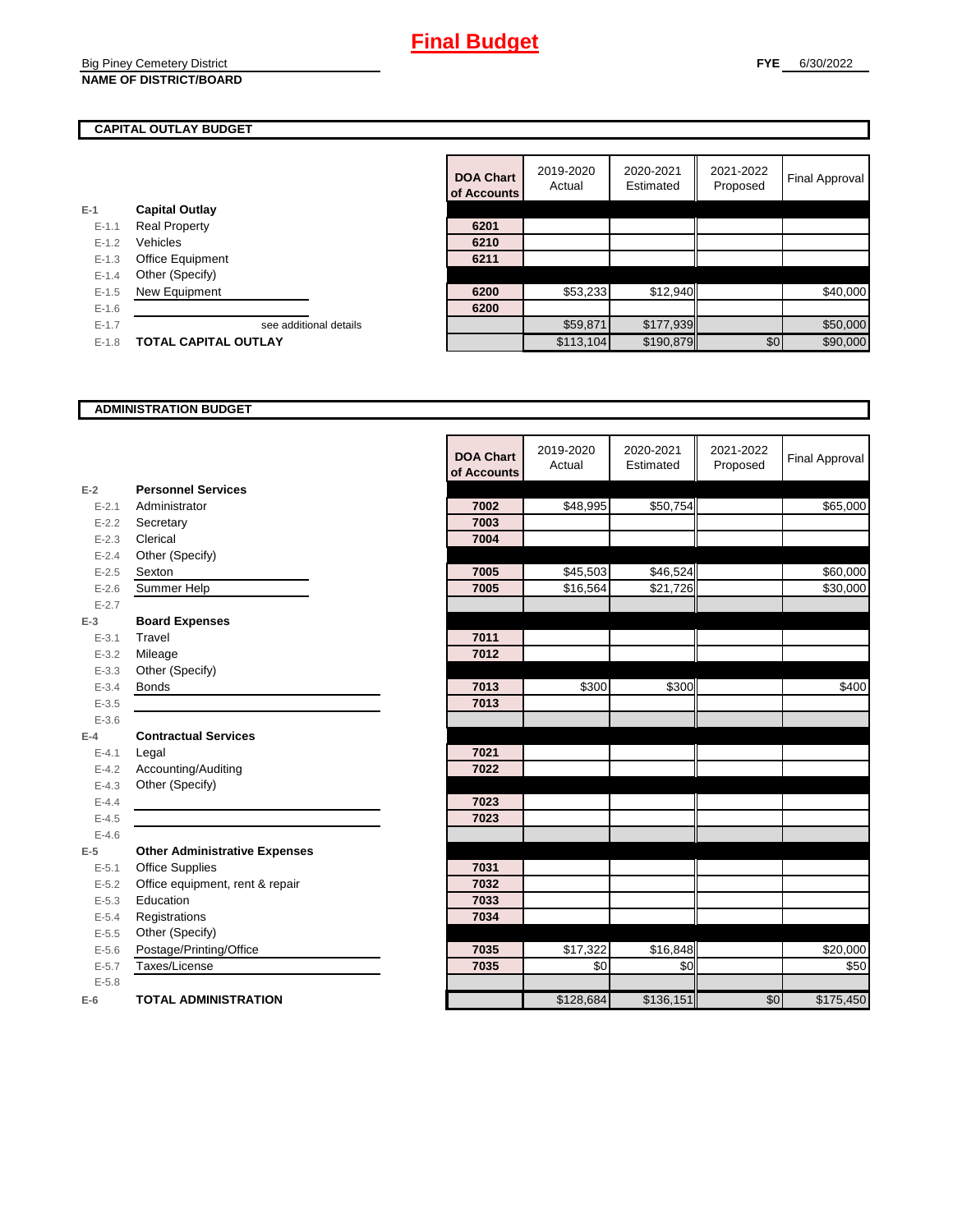**Big Piney Cemetery District** 

## **OPERATIONS BUDGET**

|                    |                                                | <b>DOA Chart</b><br>of Accounts | 2019-2020<br>Actual | 2020-2021<br>Estimated | 2021-2022<br>Proposed | <b>Final Approval</b> |
|--------------------|------------------------------------------------|---------------------------------|---------------------|------------------------|-----------------------|-----------------------|
| $E-7$              | <b>Personnel Services</b>                      |                                 |                     |                        |                       |                       |
| $E - 7.1$          | Wages--Operations                              | 7202                            |                     |                        |                       |                       |
| $E - 7.2$          | <b>Service Contracts</b>                       | 7203                            |                     |                        |                       |                       |
| $E - 7.3$          | Other (Specify)                                |                                 |                     |                        |                       |                       |
| $E - 7.4$          |                                                | 7204                            |                     |                        |                       |                       |
| $E - 7.5$          |                                                | 7204                            |                     |                        |                       |                       |
| $E - 7.6$          |                                                |                                 |                     |                        |                       |                       |
| $E-8$              | <b>Travel</b>                                  |                                 |                     |                        |                       |                       |
| $E - 8.1$          | Mileage                                        | 7211                            |                     |                        |                       |                       |
| $E - 8.2$          | Other (Specify)                                |                                 |                     |                        |                       |                       |
| $E - 8.3$          |                                                | 7212                            |                     |                        |                       |                       |
| $E - 8.4$          |                                                | 7212                            |                     |                        |                       |                       |
| $E - 8.5$<br>$E-9$ |                                                |                                 |                     |                        |                       |                       |
| $E - 9.1$          | <b>Operating supplies (List)</b><br>Tools/Shop | 7220                            | \$0                 | \$0                    |                       | \$1,500               |
| $E - 9.2$          | Fuel/Propane                                   | 7220                            | \$10,452            | \$9,343                |                       | $\overline{$}16,000$  |
| $E - 9.3$          | Utilities                                      | 7220                            | \$10.055            | \$7,897                |                       | \$12,000              |
| $E - 9.4$          | Telephone/Internet                             | 7220                            | \$3,168             | \$2,988                |                       | \$4,500               |
| $E - 9.5$          |                                                |                                 |                     |                        |                       |                       |
| $E-10$             | <b>Program Services (List)</b>                 |                                 |                     |                        |                       |                       |
| $E-10.1$           |                                                | 7230                            |                     |                        |                       |                       |
| $E-10.2$           |                                                | 7230                            |                     |                        |                       |                       |
| $E-10.3$           |                                                | 7230                            |                     |                        |                       |                       |
| $E-10.4$           |                                                | 7230                            |                     |                        |                       |                       |
| $E-10.5$           |                                                |                                 |                     |                        |                       |                       |
| $E-11$             | <b>Contractual Arrangements (List)</b>         |                                 |                     |                        |                       |                       |
| $E-11.1$           |                                                | 7400                            |                     |                        |                       |                       |
| $E-11.2$           |                                                | 7400                            |                     |                        |                       |                       |
| $E-11.3$           |                                                | 7400                            |                     |                        |                       |                       |
| $E-11.4$           |                                                | 7400                            |                     |                        |                       |                       |
| $E-11.5$           |                                                |                                 |                     |                        |                       |                       |
| $E-12$             | <b>Other operations (Specify)</b>              |                                 |                     |                        |                       |                       |
| $E-12.1$           | Well Water Samples                             | 7450                            | \$100               | \$100                  |                       | \$500                 |
| $E-12.2$           | Horticulture                                   | 7450                            | \$18,681            | \$21,537               |                       | \$20,000              |
| $E-12.3$           | Repair/Maintenance                             | 7450                            | \$9,532             | \$12,558               |                       | \$15,000              |
| $E-12.4$           |                                                | 7450                            |                     |                        |                       |                       |
| $E-12.5$           |                                                |                                 |                     |                        |                       |                       |
| $E-13$             | <b>TOTAL OPERATIONS</b>                        |                                 | \$51,988            | \$54,424               | $\overline{50}$       | \$69,500              |
|                    |                                                |                                 |                     |                        |                       |                       |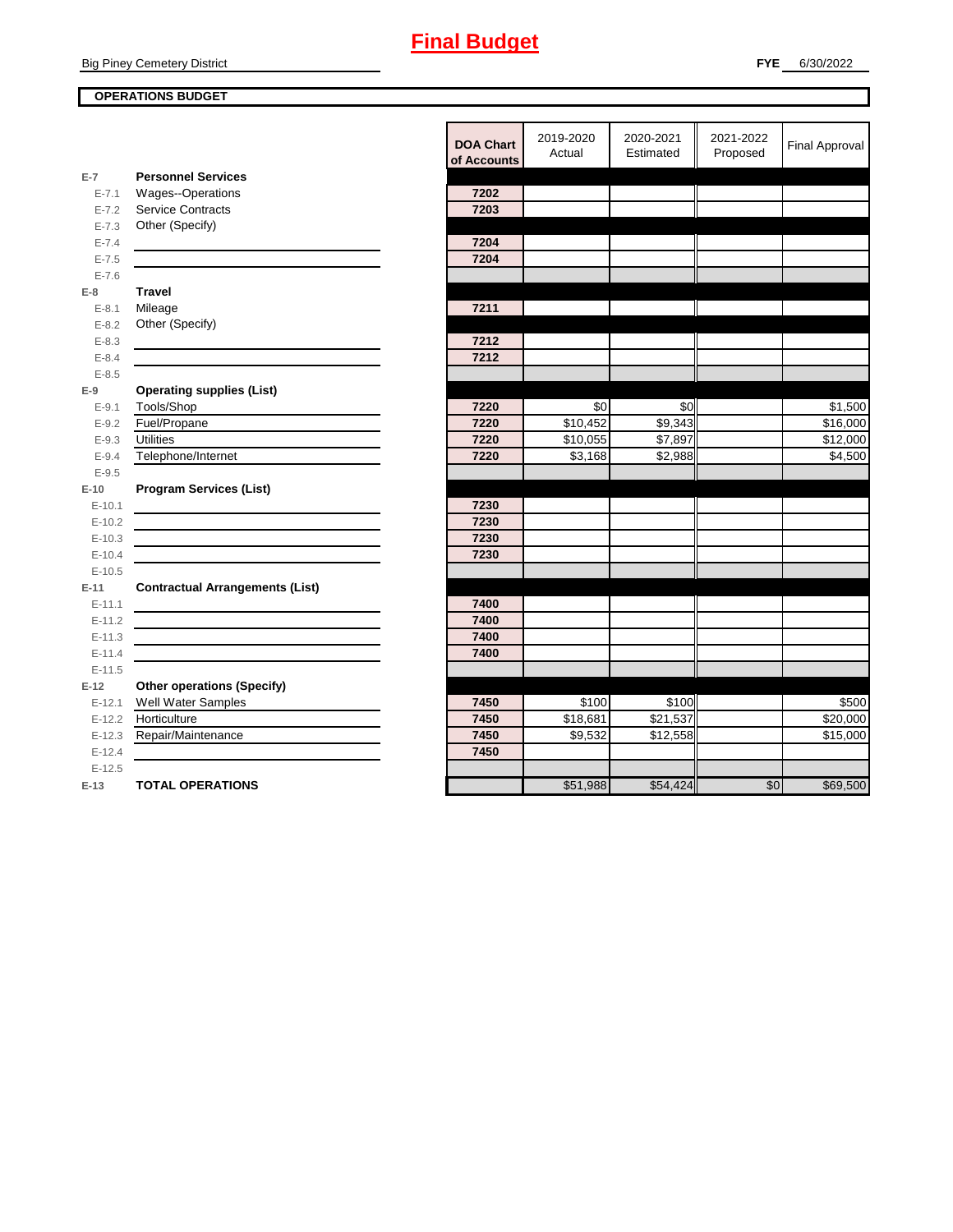**Big Piney Cemetery District** 

## **INDIRECT COSTS BUDGET**

|          |                              | <b>DOA Chart</b><br>of Accounts | 2019-2020<br>Actual | 2020-2021<br>Estimated | 2021-2022<br>Proposed | Final Approval |
|----------|------------------------------|---------------------------------|---------------------|------------------------|-----------------------|----------------|
| $E-14$   | Insurance                    |                                 |                     |                        |                       |                |
| $E-14.1$ | Liability                    | 7502                            |                     |                        |                       |                |
| $E-14.2$ | Buildings and vehicles       | 7503                            |                     |                        |                       |                |
| $E-14.3$ | Equipment                    | 7504                            |                     |                        |                       |                |
| $E-14.4$ | Other (Specify)              |                                 |                     |                        |                       |                |
| $E-14.5$ |                              | 7505                            |                     |                        |                       |                |
| $E-14.6$ |                              | 7505                            |                     |                        |                       |                |
| $E-14.7$ |                              |                                 |                     |                        |                       |                |
| $E-15$   | Indirect payroll costs:      |                                 |                     |                        |                       |                |
| $E-15.1$ | FICA (Social Security) taxes | 7511                            | \$8,222             | \$8,827                |                       | \$11,000       |
| $E-15.2$ | <b>Workers Compensation</b>  | 7512                            |                     |                        |                       |                |
| $E-15.3$ | <b>Unemployment Taxes</b>    | 7513                            | \$2,347             | \$2,623                |                       | \$3,500        |
| $E-15.4$ | Retirement                   | 7514                            | \$16,452            | \$17,627               |                       | \$20,000       |
| $E-15.5$ | Health Insurance             | 7515                            | \$14,400            | \$14,400               |                       | \$15,000       |
| $E-15.6$ | Other (Specify)              |                                 |                     |                        |                       |                |
| $E-15.7$ |                              | 7516                            |                     |                        |                       |                |
| $E-15.8$ |                              | 7516                            |                     |                        |                       |                |
| $E-15.9$ |                              |                                 |                     |                        |                       |                |
|          |                              |                                 |                     |                        |                       |                |
| $E-17$   | <b>TOTAL INDIRECT COSTS</b>  |                                 | \$41,421            | \$43,477               | \$0                   | \$49,500       |

## **DEBT SERVICE BUDGET**

| <b>DOA Chart</b><br>of Accounts | 2019-2020<br>Actual | 2020-2021<br>Estimated | 2021-2022<br>Proposed | <b>Final Approval</b> |
|---------------------------------|---------------------|------------------------|-----------------------|-----------------------|
| 6401                            |                     |                        |                       |                       |
| 6410                            |                     |                        |                       |                       |
| 6420                            |                     |                        |                       |                       |
|                                 | \$0                 |                        | \$0                   | \$0                   |

| <b>Debt Service</b><br>D-1 |  |
|----------------------------|--|
|----------------------------|--|

D-1.1 Principal

D-1.2 **Interest** 

D-1.3 **Fees** 

**D-2 TOTAL DEBT SERVICE**